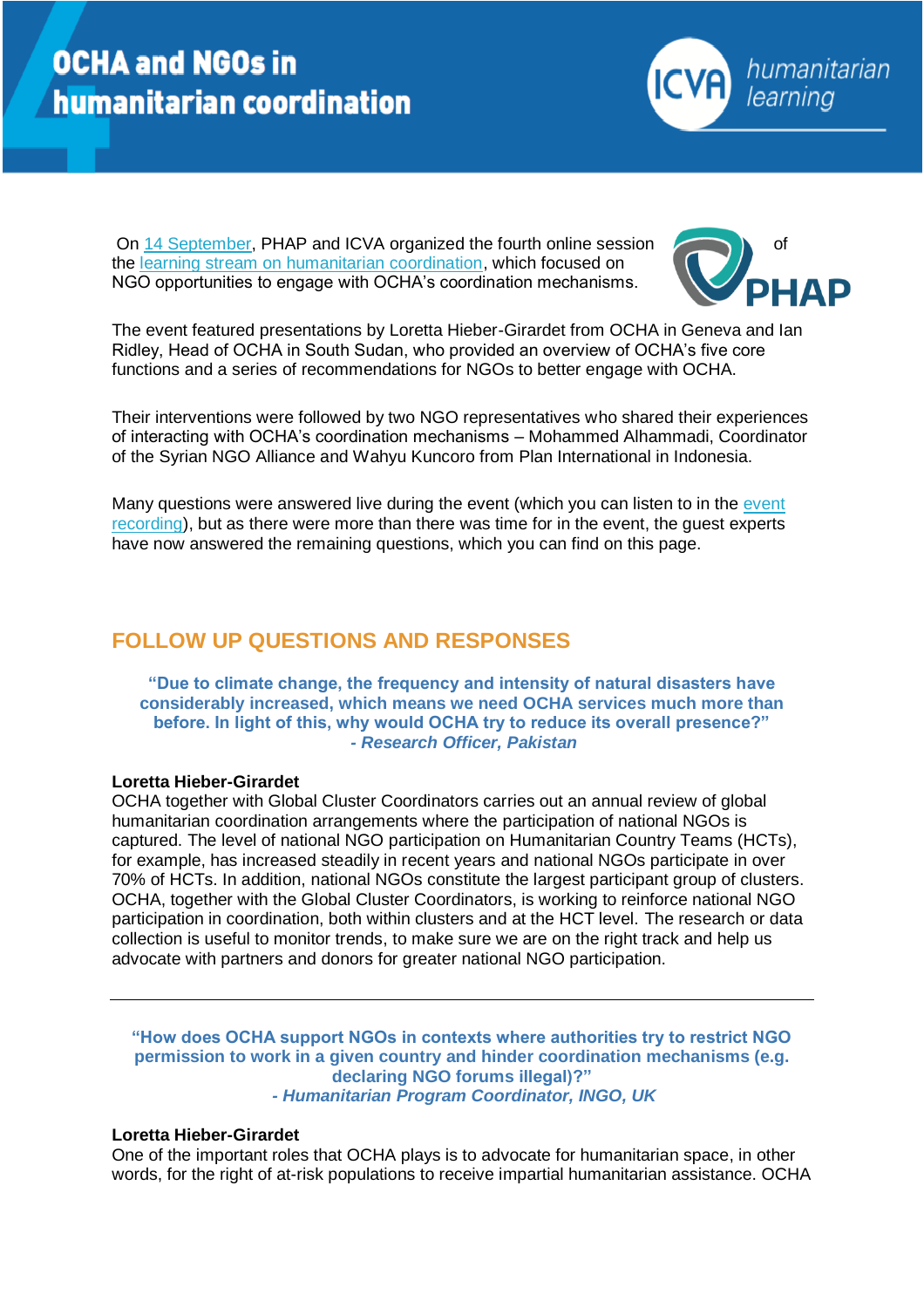is a strong advocate with national authorities (and other actors) for the recognition of the role that national NGOs and civil society organizations play in providing humanitarian aid during an emergency. In many countries, OCHA has helped encourage the set-up of national NGO platforms to enable stronger coordination between international and national organizations, and to promote the participation of national NGOs on Humanitarian Country Teams. Where national NGOs are obstructed in providing assistance, OCHA and the Humanitarian Coordinator will address the issue with the authorities and where necessary speak out to ensure that assistance can be provided where it is most needed.

# **Ian Ridley**

Our experience in South Sudan was that by working behind the scenes on quiet advocacy we were able to add our voice (other voices were donors and of course the NGOs themselves) to promoting the value of the NGO Forum; ultimately this resulted in an increased tolerance for the forum.

**"What is the interface between UN coordination mechanisms in country and national coordination mechanisms (where they exist)? Which one takes precedence? Does OCHA support these national mechanisms (and seeks to reinforce them) or does it create parallel systems?"**

# *- Humanitarian Partnership Coordinator, INGO, Switzerland*

### **Loretta Hieber-Girardet**

International humanitarian mechanisms are established to reinforce national coordination as the government is responsible for providing assistance to persons within its territory when an emergency takes place. Where national authorities do not have the capacity to provide assistance, international coordination is set up to reinforce what exists, and to ensure that gaps are addressed. OCHA works closely with national authorities ahead of emergencies to ensure that preparedness actions are taking place. During an emergency, the Humanitarian Coordinator, supported by OCHA, plays a critical role in ensuring a close interface and collaboration between national authorities and international humanitarian response on a range of issues, including ensuring that issues such as the protection of civilians and international humanitarian law are addressed. The interface take the form of regular exchanges, joint coordination of meetings, briefings, etc. OCHA also stresses the need for humanitarian coordination to be adapted to each context and to evolve as the situation changes. An annual review of coordination should take place to ensure that it is still appropriate to the context. Where possible, planning takes place in consultation with national authorities to ensure that humanitarian programming contributes to national response efforts.

**"How does OCHA try to keep NGOs and other humanitarian actors motivated to engage in coordination activities - that is, does OCHA has any strategy to promote the added value of coordination among humanitarian actors, even when it cannot offer joint programming or funding to NGOs?"** *- Response Coordinator, local NGO, Kenya*

# **Ian Ridley**

Two key areas come to mind: increased coherence and prioritization through coordination activities, and that the Humanitarian Programme Cycle (HPC) does not only save lives and reduces suffering, which should appeal to all NGOs, but also makes more sense to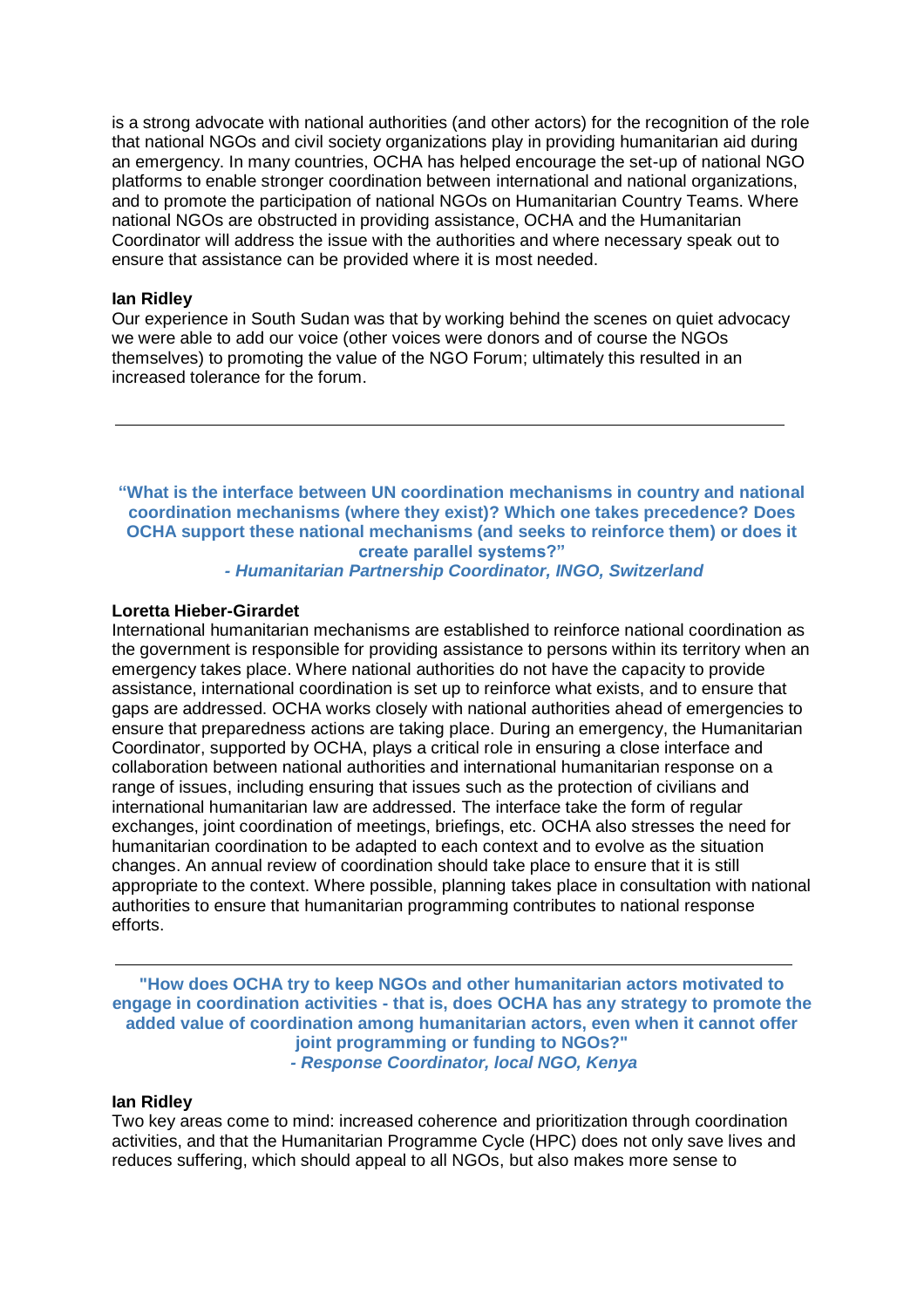government donors, so those NGOs that benefit from those funding streams clearly have an interest in demonstrating they work in a coordinated fashion.

More broadly (including donors, government, and other stakeholders), there is typically a strong need in emergency contexts to make sense of the situation and come up with a consistent narrative: things like mandate bias, the typical chaos of an emergency, and funding shortfalls, can all increase the risk of a skewed narrative, and it is OCHA's role to try to overcome the effects of these and give an objective assessment of the situation, consequences, and proposed actions.

**"Could you give more insight into OCHA's role when humanitarian actors are leaving the country due to security issues (for example the Red Cross partially suspending operations in South Sudan)?"** *- Assessment Specialist, INGO, Switzerland*

#### **Ian Ridley**

The example cited was a localized and time-bound suspension of activities rather than an agency leaving the country. Every agency has to reach its own conclusions on presence, and it is OCHA's role (through tools such as 5W) to ensure that coverage, gaps that may arise are communicated and covered. In addition, through its support to the Humanitarian Coordinator (HC), OCHA may conduct advocacy work on the risks to humanitarians and the possible consequences of withdrawal of agencies.

# **"In your opinion, do you think that under the localization agenda is harder to ensure that NGOs comply with humanitarian principles such as neutrality and impartiality?"** *- Anonymous participant*

# **Ian Ridley**

I would say "adhere to" rather than "comply with" as there is not really a principle policing function in the sector! Nevertheless, there are undoubtedly additional pressures that are more serious for, though not exclusive to, local actors particularly in conflict settings. It is important therefore that continual awareness raising on humanitarian principles be at the heart of OCHA's work.

**"In your opinion, what fuels the competition among NGOs and how could OCHA deal with this issue in order to improve coordination and effectiveness?"** *- PhD candidate, Ireland*

#### **Wahyu Kuncoro**

Organizations' grant portfolios are one of the aspects that fuels competition among NGOs, that is, to be recognized in front of donors who might attend coordination meetings. I believe,